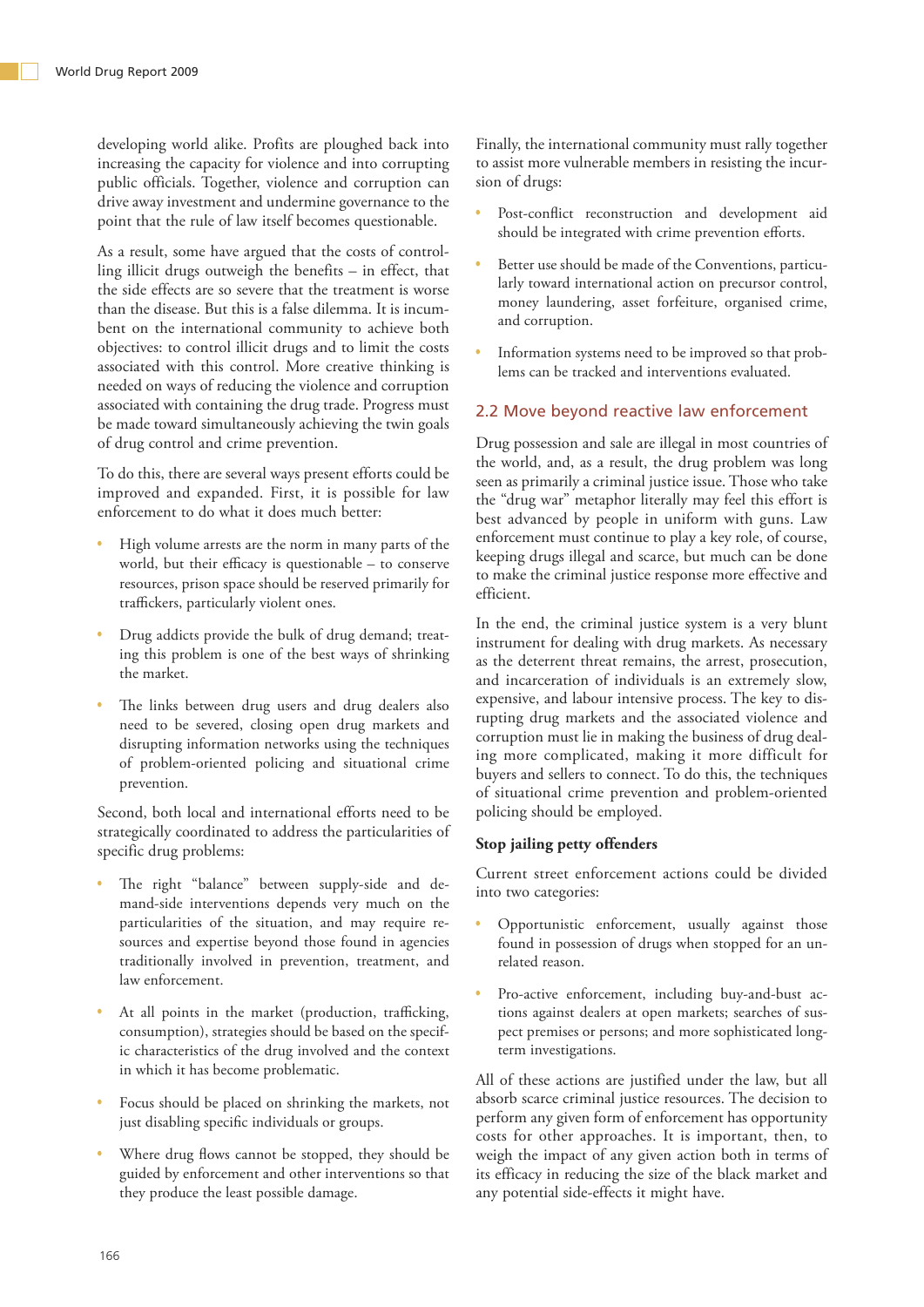"Selective enforcement" evokes a whole range of justified concerns, but the fact remains that, in all areas of law enforcement, the application of the sanctions of arrest and prosecution is a matter of discretion. The number of cases that go to trial is everywhere a small fraction of those brought to the attention of the police. Cases unlikely to produce the desired outcome (generally, a conviction) are abandoned at various stages of the process in favour of those more likely to be successful. These cases should be weighed not just according to their viability, but also with regard to their strategic and social impact.

Unfortunately, the quantitative performance management systems used in civil service worldwide do not encourage this sort of thinking. If the primary performance indicator of the police is volumes of arrests and seizures, little thought will be given to the impact of these arrests and seizures. Not surprisingly, these arrests and seizures are unlikely to have much positive impact. Research indicates that more enforcement is not necessarily better.<sup>21</sup> Conservation of resources requires that police commanders carefully gauge the amount of enforcement required to produce the desired effect*.*

As is discussed further below, there is much to be gained by targeting high profile, high volume, and violent criminals, be they users or dealers. Resources that could have been focused on these individuals are often wasted on the opportunistic arrest and incarceration of large volumes of petty offenders. In the case of casual users, the sanction of imprisonment is excessive; since many are more mainstream than marginal, considerably less expensive options exist for deterring casual use behaviour, such as the measures currently taken when underage drinking and smoking are encountered. Evidence-based treatment is the appropriate response to addiction.

For low-level dealers and other drug market functionaries, these offenders often come from population groups

that are too large to incapacitate and nearly impossible to intimidate. Incapacitation of individuals is fruitless when social conditions generate whole classes of people with strong incentives to offend. When these incentives are strong enough and alternatives scarce, all deterrence fails. Those willing to risk death by ingesting a kilogram of condom-wrapped cocaine bullets are unlikely to be put off by the possibility of a jail sentence. Drug addicts and sex workers are equally hard to scare into good behaviour. While the threat of arrest must remain in place to dissuade those who value their future, those who have given up hope are not so easily frightened. Arrest drives focusing on rounding up large numbers of these "undeterrables" result in a net loss in enforcement effectiveness.

To avoid these losses, police need alternative avenues of response, particularly when confronted with non-priority cases of drug possession. In the opinion of the International Narcotics Control Board, the 1988 Convention requires that illicit possession of controlled substances must be prohibited, but it does not require criminal prosecution for small quantities.23 At times, drug possession can serve as a pretext to detain an otherwise dangerous or suspect individual, but otherwise, the law must allow for non-custodial alternatives when a police officer stumbles upon small amounts of drugs. It is important that the incident be documented and the opportunity availed to direct the user to treatment if required, but it is rarely beneficial to expend limited prison space on such offenders. According to surveys, between a quarter and a half of the population of many countries in Europe and North America has been in possession of illicit drugs at one time or another in their lives. Most remained productive citizens. In only a small share of these cases would arrest, and the lifelong stigma it brings, have been appropriate.



# **Fig. 6: Percentage of adult population reporting lifetime cannabis use, 2005 or 2006**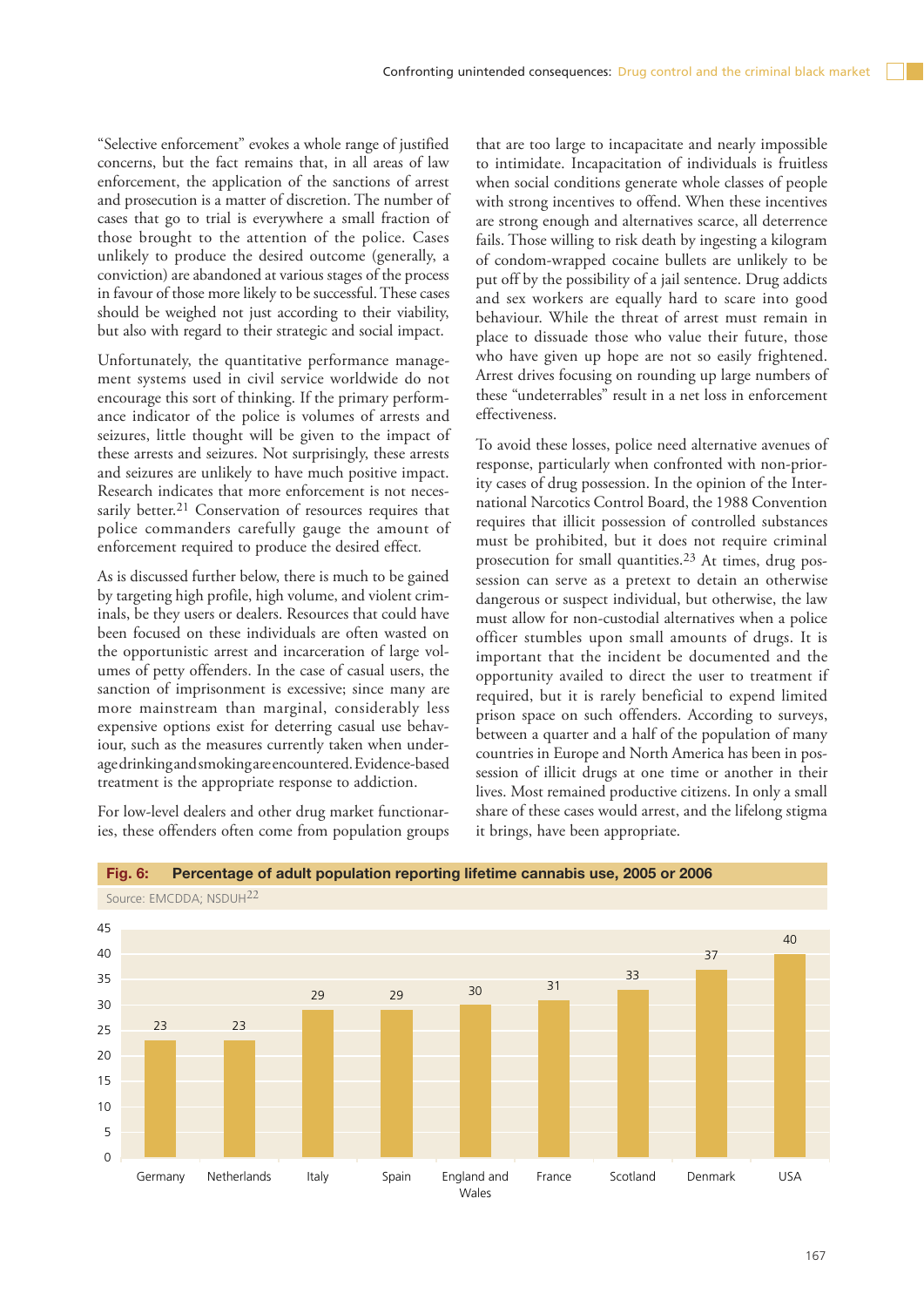Portugal is an example of a country that recently decided not to put drug users in jail. According to the International Narcotics Control Board, Portugal's "decriminalisation" of drug usage in 2001 falls within the Convention parameters: drug possession is still prohibited, but the sanctions fall under the administrative law, not the criminal law.24 Those in possession of a small amount of drugs for personal use are issued with a summons rather than arrested. The drugs are confiscated and the suspect must appear before a commission. The suspect's drug consumption patterns are reviewed, and users may be fined, diverted to treatment, or subjected to probation. Cases of drug trafficking continue to be prosecuted, and the number of drug trafficking offences detected in Portugal is close to the European average.

These conditions keep drugs out of the hands of those who would avoid them under a system of full prohibition, while encouraging treatment, rather than incarceration, for users. Among those who would not welcome a summons from a police officer are tourists, and, as a result, Portugal's policy has reportedly not led to an increase in drug tourism.25 It also appears that a number of drug-related problems have decreased.26

The approach is not uncontroversial. Portugal did experience an increase in drug use after this policy was implemented, but so did many European countries during this period. Cannabis use increased only moderately, but cocaine and amphetamine use rates apparently doubled off a low base. More alarmingly, cocaine seizures increased seven-fold between 2001 and 2006. While cocaine seizures in a number of European countries increased sharply during that period, in 2006, Portugal suddenly had the sixth-highest cocaine seizure total in the world. The number of murders increased 40% during this same period of time, $27$  a fact that might be related to the trafficking activity. Although the rate remains low and Lisbon is one of Europe's safest cities, Portugal was the only European country to show a significant increase in murder during this period.

This rapid increase in trafficking was probably related to the use of Guinea-Bissau and Cape Verde, former colonies, as transit countries. Most of the traffickers arrested in Portugal in 2007 were of West African origin. As international awareness of the problem increased, cocaine seizures fell in a number of European countries, but France and Portugal, two countries with former colonies in the region, showed the most pronounced decreases.

Creative approaches of this sort seem to have been reserved for the parties on the extreme ends of the trafficking chain: the farmers and the users. Because these two groups have been seen, in effect, as victims, a variety of social solutions have been explored as alternatives to harsh law enforcement, including alternative develop-









#### **Fig. 9: Citizenship of those arrested in Portugal for cocaine trafficking in 2007 (top eight foreign drug trafficking national groups)**



Source: UNODC, *Drug trafficking as a security threat in West*  Africa<sup>2</sup>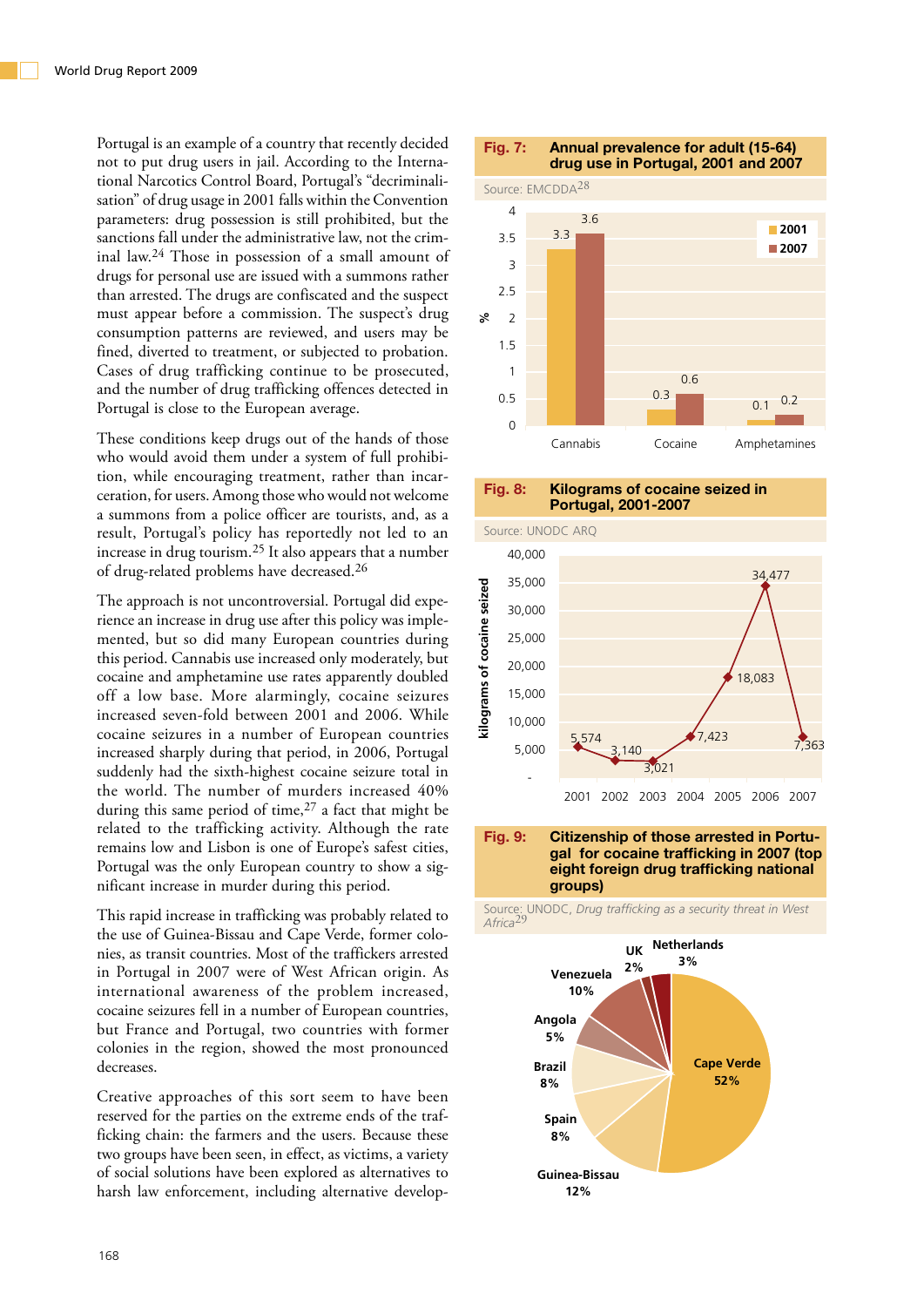

ment and a range of prevention and rehabilitation schemes. Drug traffickers do not elicit similar amounts of sympathy. Seen as actors driven by raw profit, they are held responsible for most of the violence and corruption associated with the drug trade, and the response has been to hit them hard, arresting as many offenders and seizing as many drugs as possible. In some parts of the world, drug enforcement has been used as a pretext to wage war on marginalised communities, resulting in serious human rights violations.30 Some countries even impose the death penalty for drug offences, contrary to Article 3 of the Universal Declaration of Human Rights.

But even when it comes to notorious and dangerous dealers, there may be alternatives to incarceration. One technique has been piloted in a number of locations in the United States. Investigators compiled detailed dossiers on all known dealers in their jurisdiction, with enough evidence to ensure a likely conviction. These dossiers were simultaneously presented to all the suspects with a warning: desist or face prosecution. Support services and networks were mobilised to make the option of desisting feasible. The idea is to get a large share of the participants to withdraw at the same time, causing the market to collapse. When confronted in this way, it appears that many opt out of drug markets.31 The threat of drug arrest has also been used to deter violent offenders.32 While these interventions are labour intensive, they are less costly than processing a similar number of offenders through the criminal justice system.

While incarceration will continue to be the main response to detected traffickers, it should only be applied in exceptional cases to users. All this is not to say that drug use should be ignored; it must be addressed. Drug

flows, and their devastating consequences for producer and transit countries, would not exist if it were not for demand in the wealthier nations. While "demand reduction" is not generally associated with law enforcement, there are ways the criminal justice system can contribute. Demand-side interventions have the advantage of taking business away from traffickers without violent confrontation, unlike police operations aimed at taking the traffickers away from the business.

#### **Mainstream the half-a-percent**

One of the most efficient ways to deter traffickers would be to undermine their user base. Annual prevalence statistics make it sound like drug users comprise a significant share of the global adult population, but, in fact, a small part of this group consumes the vast bulk of the imported drugs: the addicts. While around 5% of the adult population used some illicit drug in the last year (140-250 million users), only about 18-38 million could be classified as "problem drug users".33 While definitions of "problem drug use" vary, the European Monitoring Centre for Drugs and Drug Addiction provides estimates for the rates of problem drug use in the adult populations of a number of European countries. The size of these populations range from less than a thousand in Cyprus to some 400,000 in the United Kingdom. Taking the extreme example, it is estimated that about one quarter of the UK's problem drug users reside in London, about 74,000 users, just under 1% of the city's population.34

Those who are continuously intoxicated or regularly binge are the real source of demand on which traffickers rely. Removing a significant portion of this source of demand, even temporarily, would rip the heart out of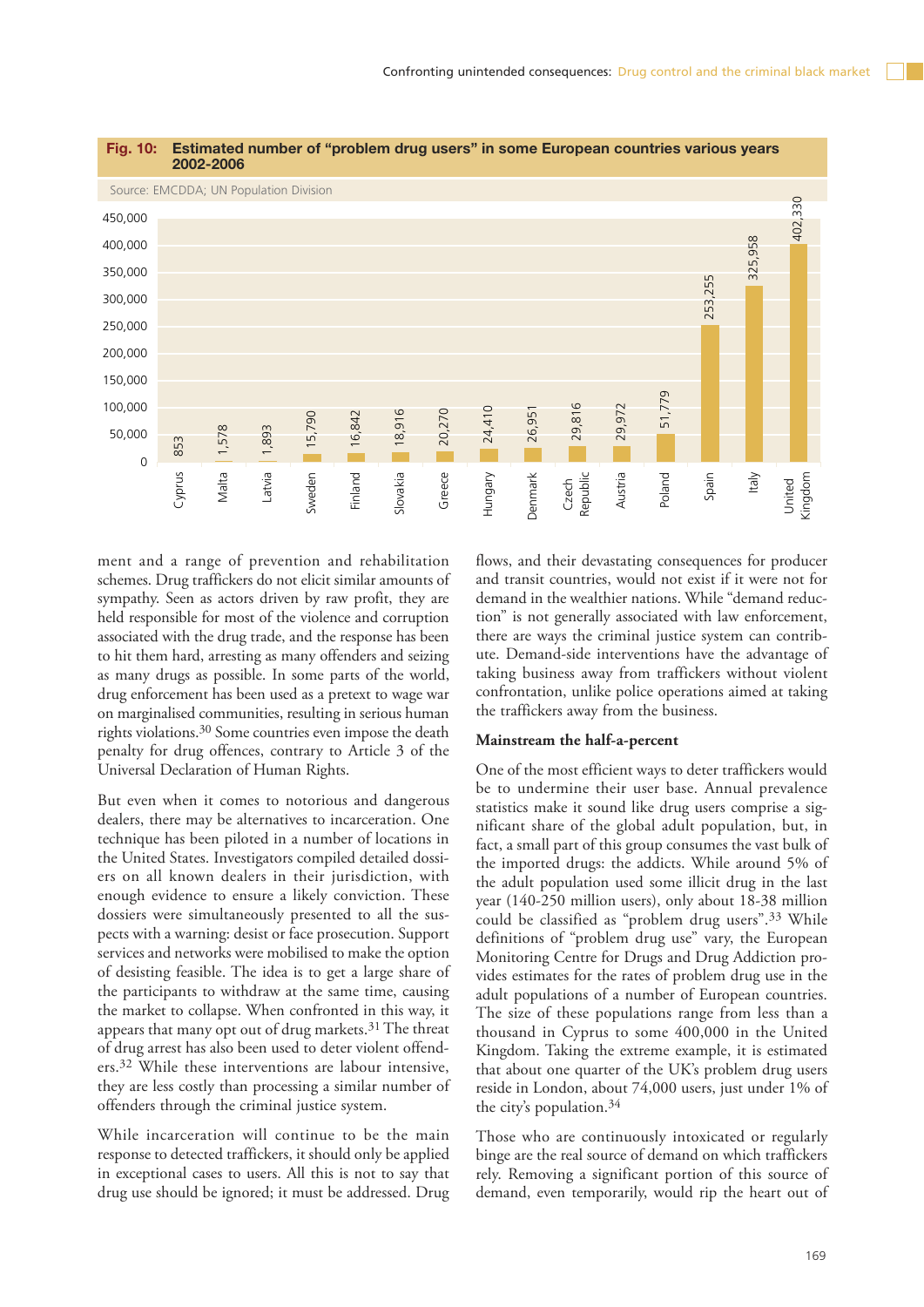any drug market. Cannabis provides a good example of this phenomenon. Cannabis is generally consumed communally – surveys across countries show most users consume with other people most of the time. Often this involves passing around a common joint or pipe. With fairly good quality cannabis, only a few deep inhalations are needed to produce the desired effect among those who don't use frequently enough to have developed a tolerance. The volume of cannabis consumed by any given user in such a session is trivial, a fraction of a gram, and many casual users only experience one or a few such sessions each year.

In contrast, about 9% of those who consume cannabis will, at some point in their lives, go through a period of heavy daily use and develop a tolerance.35 For those whose situations allow, they may be continuously intoxicated. Estimates of the amounts consumed by heavy users vary, but are on the order of several grams per day. In this way, daily or continuous users smoke the vast bulk of the cannabis consumed. The same is generally true in most other drug markets – a small share of the user population appears to consume the bulk of the drug supply.<sup>36</sup>



There are a number of ways this share could be removed from a drug market, but, due to the nature of addiction, they are unlikely to go willingly. Drug use arrestees should not be incarcerated, but rather diverted to evidence-based treatment or conditional release. Remaining drug-free as a condition for release has been found to be successful where random but regular drug testing results in quick (but not necessarily lengthy) jail time for those who fail to pass.37 In a city like London, removing the addicts would be a mammoth task, but, as of 2005, Her Majesty's Prison Service already had some 12,000 drug offenders in custody in England and Wales alone.38 In less problematic and less populated areas, a far smaller

body of addicts would need be removed to substantially reduce the profitability of the market.

Unlike cannabis, those who are addicted to less ubiquitous drugs tend to congregate around open drug markets. This gives them continuous access, the company of those similarly situated, a competitive market for their business, and access to criminal employment activities. The ecology of an open drug market is premised on particular conditions, however, the most prominent of which is the neglect of the state. Disrupting this ecology is a matter of bringing some kind of order to these under-regulated zones.

## **Close open drug markets**

Arresting individuals and seizing their drugs is a technique akin to manually pulling weeds. But there are ways of making the environment less receptive to drug markets, effectively making the ground less fertile. These interventions are rooted in the thinking of situational crime prevention, going beyond arrests and seizures to address the social conditions on which drug markets are reliant.

In crime prevention theory, a false dichotomy is often presented between solutions involving law enforcement, which are viewed as short-term correctives, and so-called "social crime prevention", which is usually portrayed as a long term project. In the world of short political time horizons, the latter often gets neglected in favour of the former. But there is a third way: interventions aimed at changing social conditions quickly, to impact the conditions under which drug markets thrive.39 This sort of thinking is found in the practices of situational crime prevention.

While law enforcement personnel are not typically adept at manipulating social circumstances, they can also play a key role. With training, they can work with addicts in a way that helps them move beyond their destructive behaviour without necessarily using the sanction of arrest. The techniques of problem oriented policing can also help them to recognise and disable the mechanics of drug markets.

For example, drug dealers pay a price for remaining underground. They cannot advertise without exposing themselves to law enforcement. Users generally find vendors in one of two ways. One is an open drug market, a specific geographic area or location where anyone can show up and buy drugs. The second is through a network of social or information connections. Both are vulnerable to disruption.

Many open drug retail markets are found in neglected urban spaces, which also harbour fugitives, sex workers, runaways, and illegal immigrants, and anyone else who wants to avoid the law. These areas are growing in a rapidly urbanising world, especially in developing countries.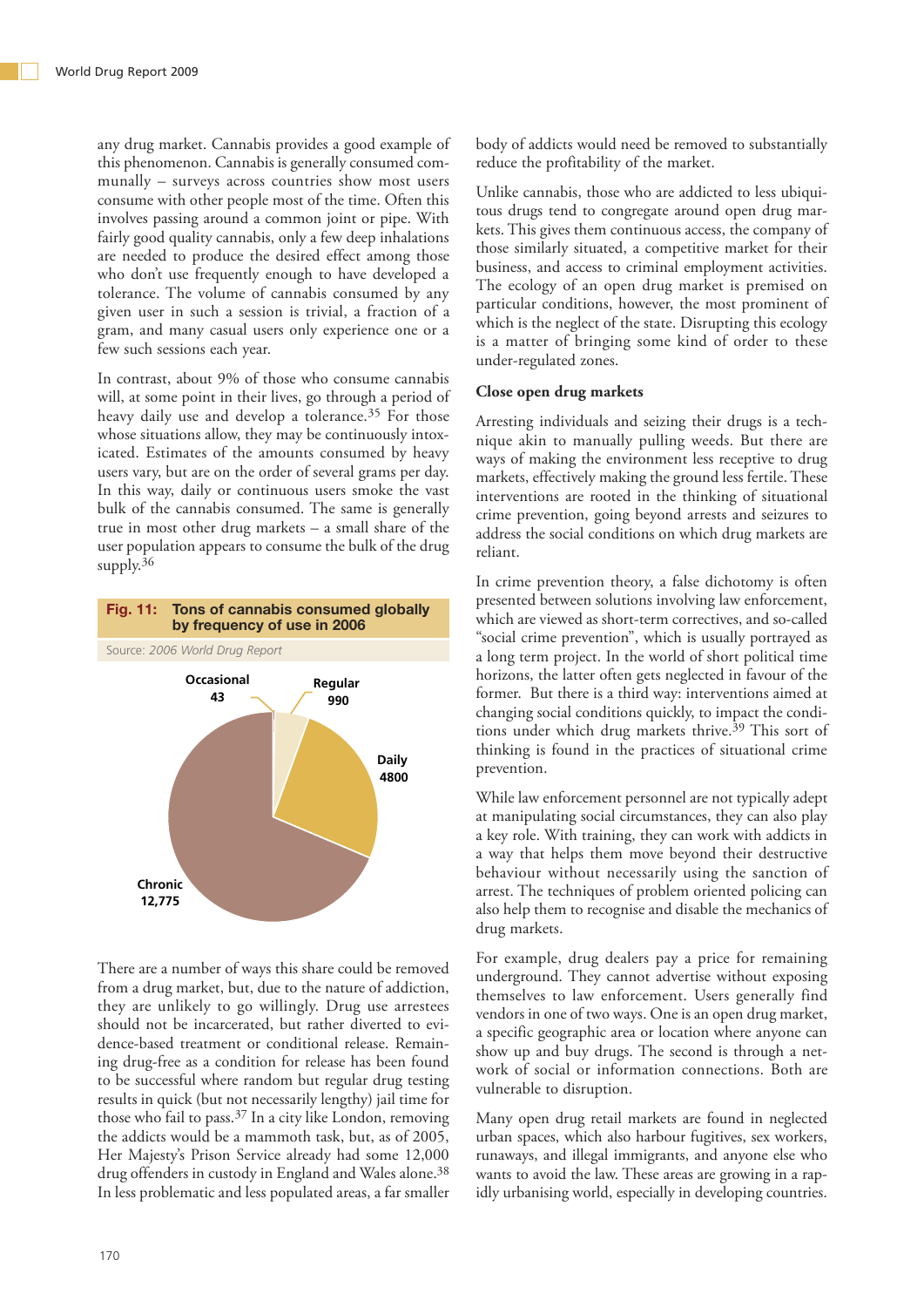Unable to accommodate the rapid inflow of people, these cities are at risk of acquiring slums and informal settlements beyond the capacity of the state to control, where the norms and informal social controls of the countryside are lost, where anonymity and transience allow drug markets to germinate. In some parts of the world, there are whole regions where drugs and other contraband are available for those in the know, including some free-trade areas, breakaway states, and conflict zones.

What these areas have in common is the absence of the rule of law. This does not mean these areas are completely unregulated; a closer look generally reveals the presence of a different kind of authority, an authority with an interest in the appearance of chaos. If these authorities could be called to account, these areas could be reclaimed, with serious consequences for the drug markets.

For example, traditional law enforcement has a hard time operating in slum areas. Drug addicts, like the poor farmers on the other end of the market chain, can be extremely difficult to deter. Street dealers also represent a formidably hard target. Often they are gang members, whose whole ethos revolves around conflict with the police. Prison is an expected part of their life cycle, and death a price they are willing to pay for posthumous respect. Many deal drugs for very low wages, so non-financial motives are foremost among the reasons for their continued participation in the market. In this world, arrests and seizures don't seem to have lasting impact.

But street drug markets do not exist in a vacuum. The drama is played out on a very particular kind of a stage, and it is the stage manager, not the actors, that must be addressed. The property in these areas is owned by someone, someone whose neglect of their property allows illicit activity to continue. Unlike the street addicts and gang members, this someone has something of value to lose – their property. Surprisingly, run-down urban properties are often highly prized among slum lords for the incomes they generate, since marginal people will pay a premium to avoid excessive attention, or because they simply have no choice.<sup>40</sup>

Legislation that requires that owners take responsibility for what goes on in their establishments could go a long way toward restoring order. Those who fail to comply would face an escalating series of fines, ultimately resulting in forfeiture of the property. As actions under the civil law, a lower standard of proof would be required than under the criminal law, and procedures could be streamlined to reduce delays due to litigation. Either through voluntary compliance or by literally taking ownership of the situation, the state could once again reassert control over these neglected areas. Ownership could be transferred to law-abiding citizens within and from outside the marginal area, and these residents

would have a personal stake in assuring their property remains crime-free.<sup>41</sup>

Not every drug market is so tightly associated with a particular piece of property, of course, but the general principle behind this sort of intervention still applies: it makes little sense to try to deter those with nothing to lose. Many are drug users themselves, and may not be rationally planning their actions in accordance with their own best interests. They are generally not the ones making the important market decisions in any case. If these people are moved toward the mainstream, drawn in instead of pushed down, the market loses its most important foot soldiers.

Instead, punitive measure should be taken against those who are making real profit from the state of affairs. Some of these players are simply negligent, others are complicit. In either case, they are participating in drug markets because they make money doing so. Threats to that money can be expected to produce results.

These types of interventions need not have great resource implications. Some forms of regulation are essentially self-enforcing. For example, laws limiting tobacco smoking in public places would be a failure if they relied on the state for enforcement – there are simply too many smokers to control. Instead, anti-smoking laws rely on two non-state sources for compliance. One is the owners of the public establishments themselves, who comply because, as property owners, they are motivated to remain in compliance with the law.

The second is non-smokers, who, by virtue of the law, are given a chop moral basis to object to public smoking. The paradigm shift in the anti-tobacco campaign came when the issue ceased to be framed as a matter of personal choice and began to be seen as an issue of public health. Drug markets are no less hazardous for those involuntarily exposed to their "second hand smoke". Similar vehicles must be designed to empower the majority of people who want no part of drug markets in their communities. Partnerships between local communitybased or faith-based organisations and state agencies charged with addressing the drug issue could provide both information and networks for uprooting open drug markets.

Of course, closing an open retail drug market does not mean the problem has been solved. Addicts need their drugs, and will continue to source them through information networks. But closing open drug markets can have several benefits:

Open drug markets have a devastating effect on the marginal neighbourhoods that host them; removing them can allow these communities to heal and become reintegrated.